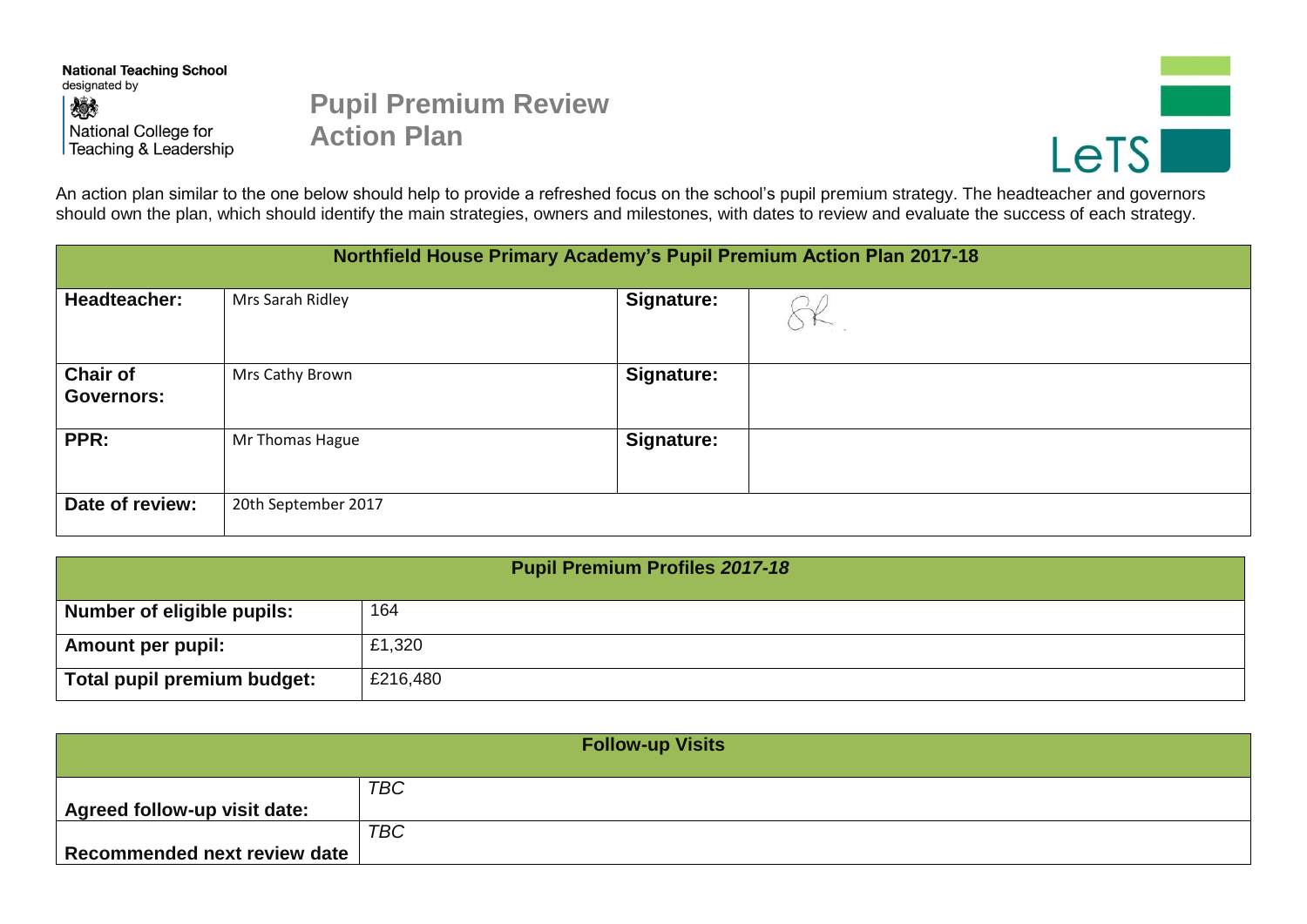## **Executive summary**

It was clear from my visit that the progress of its disadvantaged students is a key priority for the academy. The Senior Leadership Team is extremely committed to ensuring that its disadvantaged pupils receive quality-first teaching across the key stages supported by effective interventions and access to as wide a range of opportunities as possible. The academy has identified barriers to learning for the disadvantaged students appropriately and has implemented an impressive range of interventions to target different groups of students to accelerate academic progress and to widen opportunity accordingly. Where the pupil premium strategy can particularly be developed is in the greater analysis of the assessment data to identify the performance of different groups of students within the pupil premium cohort e.g. disadvantaged more able. The interventions put into place are monitored using effective assessment methods. A strength of the strategy is the training and deployment of support staff, including Teaching Assistants. This work has already seen gaps close rapidly, with outcomes for disadvantaged students at the end of KS2 in 2017 being above national standards. The overall aim of the action plan for 2017-18 is for the progress of the disadvantaged students to be raised further, by overcoming the identified in-school and external barriers to attainment that have been identified.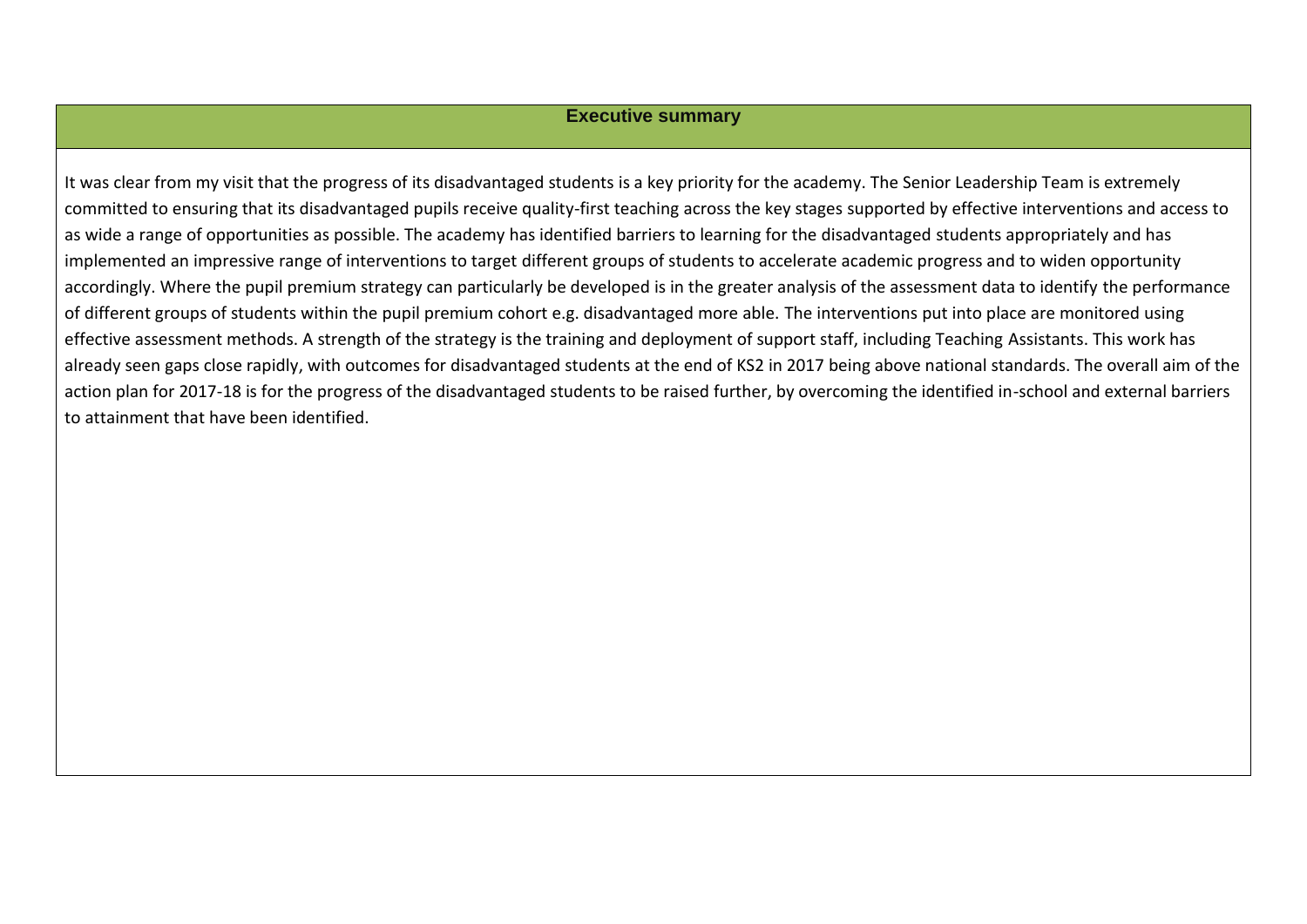| <b>Action Plan Strategies</b>                                               |                                                                                                                      |                                         |                                                                                                          |                          |                       |                          |                   |
|-----------------------------------------------------------------------------|----------------------------------------------------------------------------------------------------------------------|-----------------------------------------|----------------------------------------------------------------------------------------------------------|--------------------------|-----------------------|--------------------------|-------------------|
| <b>Strategy</b>                                                             | <b>Outcomes and</b><br>success criteria                                                                              | <b>Owner</b>                            | <b>Milestones</b>                                                                                        | <b>Completed</b>         | <b>Review</b><br>date | <b>Cost per</b><br>pupil | <b>Total cost</b> |
| e.g. Reading<br>comprehension<br>and peer<br>tutoring                       | - Improved<br>engagement and<br>attainment of y5<br>disadvantaged pupils<br>- Reduce gap by 6-9<br>percentage points | $KS2$ co-<br>ordinator                  | Design and deliver<br>training to teachers<br>and<br><b>TAs</b><br>Identify and work with<br>peer tutors | 01/12/2015<br>04/01/2016 | 01/02/2016            | £100                     | £1500             |
| <b>Breakfast Club</b><br><b>Free After School Clubs</b>                     | -Improved enrichment<br>opportunities for pupils<br>eligible for PP across Key                                       | JH (vice<br>Principal)<br>Senior leader | Collate registers to<br>identify number of PP<br>children attending clubs                                | Jan 2018                 | July 2018             |                          |                   |
|                                                                             | Stage 1 and 2<br>- Choir and instrumental<br>projects that require the<br>children to perform and                    |                                         | Target pupils for outside<br>school provision to boost<br>attendance.                                    |                          |                       |                          |                   |
| <b>Class teacher release</b><br>to lead music teaching<br>across the school | take part in musical<br>opportunities outside of<br>school.                                                          | Curriculum<br>Leader                    | Training opportunities to<br>deliver effective music<br>teaching                                         |                          |                       |                          | £148,015          |
|                                                                             | -All learners have access to<br>at least one significant<br>enhancement activity (eg<br>residential/arts activity)   |                                         | Identify and work with<br>pupils to create a choir<br>and music ensemble<br>groups                       |                          |                       |                          |                   |
| Outside enrichment<br>activities                                            | each year.                                                                                                           |                                         | Strategically plan<br>activities to cover all year<br>groups and encompass a<br>variety of themes.       |                          |                       |                          |                   |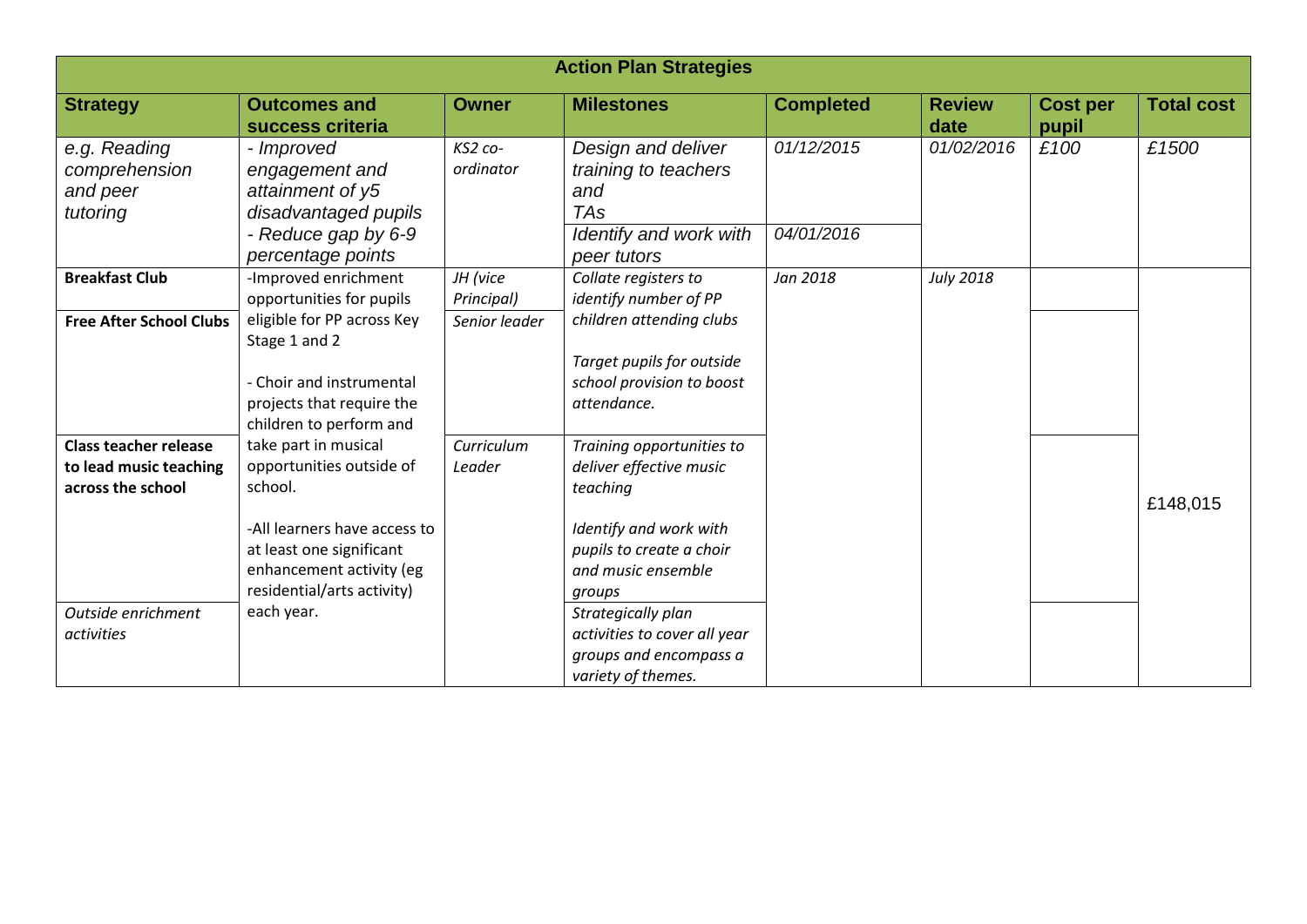| 1:1 coaching for year 6 | Higher rates of attainment  | Phase 3 leader | Identify pupils and work   | Jan 2018  | Jan 2018         |         |
|-------------------------|-----------------------------|----------------|----------------------------|-----------|------------------|---------|
|                         | and progress across KS2     |                | with intervention adult to |           |                  |         |
|                         | for pupils eligible for PP  |                | ensure high quality        |           | <b>July 2018</b> |         |
|                         | (Attainment of PP children  |                | teaching                   |           |                  |         |
|                         | is below Not PP in the      |                |                            |           |                  |         |
|                         | current (2017-18) year 5    |                | CPD/ specific training for |           |                  |         |
|                         | (R, W&M) and year 6         |                | assessment and planning    |           |                  |         |
|                         | (R&W))                      |                | for pupils with individual |           |                  |         |
|                         | Expected or better          |                | needs.                     |           |                  |         |
|                         | progress for the identified |                |                            |           |                  |         |
| Speaking and listening  | children from their         | EAL            | Small group teaching to    |           |                  |         |
| groups                  | individual starting points  | coordinator    | accelerate acquisition of  |           |                  |         |
|                         | (See Data tracking          |                | English and develop        |           |                  |         |
|                         | documents)                  |                | concentration, listening   |           |                  |         |
|                         |                             |                | and conversation skills.   |           |                  |         |
|                         |                             |                |                            |           |                  |         |
| Speech and language     |                             | <b>SENCo</b>   | Data analysis to provide   |           |                  |         |
| groups                  |                             |                | details on PP across       |           |                  |         |
| phonic groups           |                             | English leader | different groups e.g PP    |           |                  |         |
|                         |                             |                | and SEND, PP and More      |           |                  |         |
|                         |                             |                | able                       |           |                  |         |
| Increase parent         | -Early engagement with      | <b>FSW</b>     | Feedback collated,         | June 2018 | <b>July 2018</b> |         |
| workshops and parent    | school based family         |                | recorded and fed back to   |           |                  |         |
| support within school   | support leading to less     |                | governors and staff        |           |                  |         |
| (family support worker) | children needing child      |                |                            |           |                  |         |
|                         | protection plans            |                | Provide 'drop-in'          |           |                  |         |
|                         |                             |                | opportunities for families |           |                  |         |
|                         | -At least 80% parents will  |                | of disadvantaged pupils to |           |                  |         |
|                         | attend our parents          |                | access on-going support    |           |                  |         |
|                         | evenings                    |                |                            |           |                  |         |
|                         | 90% parents satisfied with  |                | Lead curriculum support    |           |                  |         |
|                         | our schools in parental     |                | events at various times -  |           |                  |         |
|                         | survey annually             |                | invite only                |           |                  |         |
|                         | By reaching out to parents  |                |                            | June 2018 | <b>July 2018</b> | £59,047 |
|                         | and our community           |                |                            |           |                  |         |
|                         | attendance will be at least |                |                            |           |                  |         |
|                         | average and show            |                |                            |           |                  |         |
|                         | sustained and convincing    |                |                            |           |                  |         |